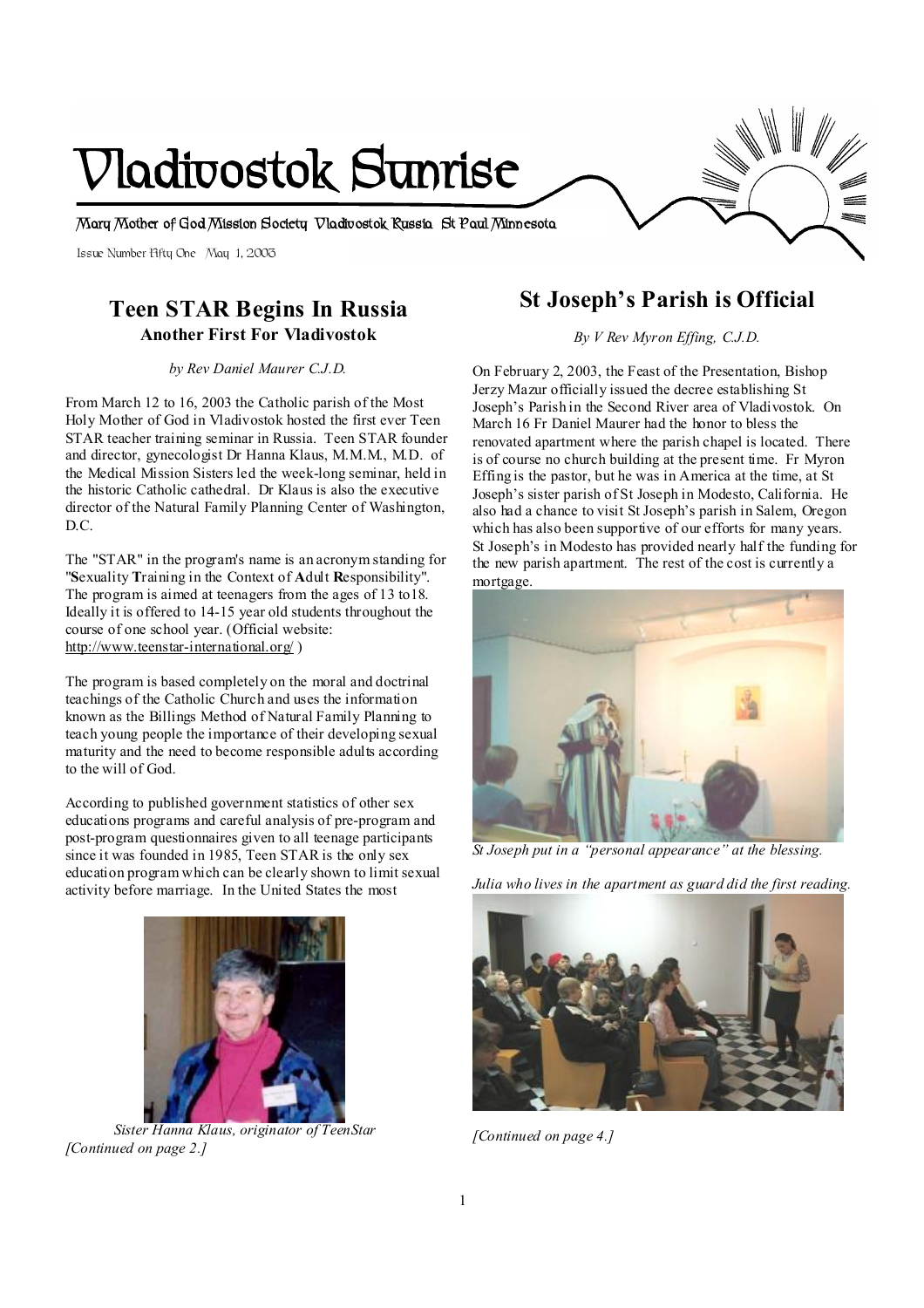

*Christina, our young translator and pro-life worker helps Sr Hanna with the lessons.* 

*The lessons took place in the Vladivostok cathedral.* 



common time of the onset of premarital sexual activity is the summer after a teenager turns 14. However, those 14-yearsolds who have become sexually active before participating in the Teen STAR curriculum tend to stop their pre-marital sexual activity; and those teenagers who have not yet become sexually active before they participate in Teen STAR, tend to postpone the onset of their sexual activity until after marriage or until reaching a significantly older age.

This means that because of Teen STAR there are more young people learning how to respect their bodies and use them according to God's plan. It also means that there are greatly reduced rates of teenage pregnancy and sexually transmitted diseases among teenagers who have participated in Teen STAR. They will live healthier and longer lives and will understand the joy of fidelity to their spouse in marriage. Their quality of life will be greatly increased in uncountable ways, physically, emotionally, spiritually, socially and intellectually.

A prerequisite part of any Teen STAR program is a series of separate parent meetings and student meetings and personal interviews with each student. It is a requirement of the program that no student can participate without his own consent nor without the consent of his parents or legal guardian. Training seminar participants are taught how to conduct these meetings and personal interviews with students and parents.

The program was founded in the United States 18 years ago after a 5-year process of a needs assessment, program analysis and professional curriculum development. Since then it has been implemented in over 30 different countries with great success in highly industrial countries in the west and in developing countries in the east and in the southern hemisphere.

31 people from various cities and towns of Primorsky Krai attended the teacher training seminar. Many of the participants are affiliated with one or more of the Crisis Pregnancy Centers that our parish chapters of CARITAS have founded and sponsor since the first one opened in Vladivostok in 1998. Among the participants were junior high and high school teachers, social workers, youth camp staffers and a gynecologist. The majority of participants were Catholics, but there were also representatives from protestant confessions.



*Participants were from a variety of religious backgrounds.* 

Of the 31 participants, 26 completely the post-seminar examinations successfully and received official teacher training certificates which authorize them to teach the program for one year. During the course of the first year, Christina Pavlova, our Vladivostok parishioner who is the Primorski Krai coordinator of the program, will put together regional meetings and a central follow-up seminar, the purpose of which will be to encourage the teachers and to help them with any questions about their understanding of the program's contents and method and with any difficulties that might arise in the schools or institutions in which they are offering the Teen STAR program.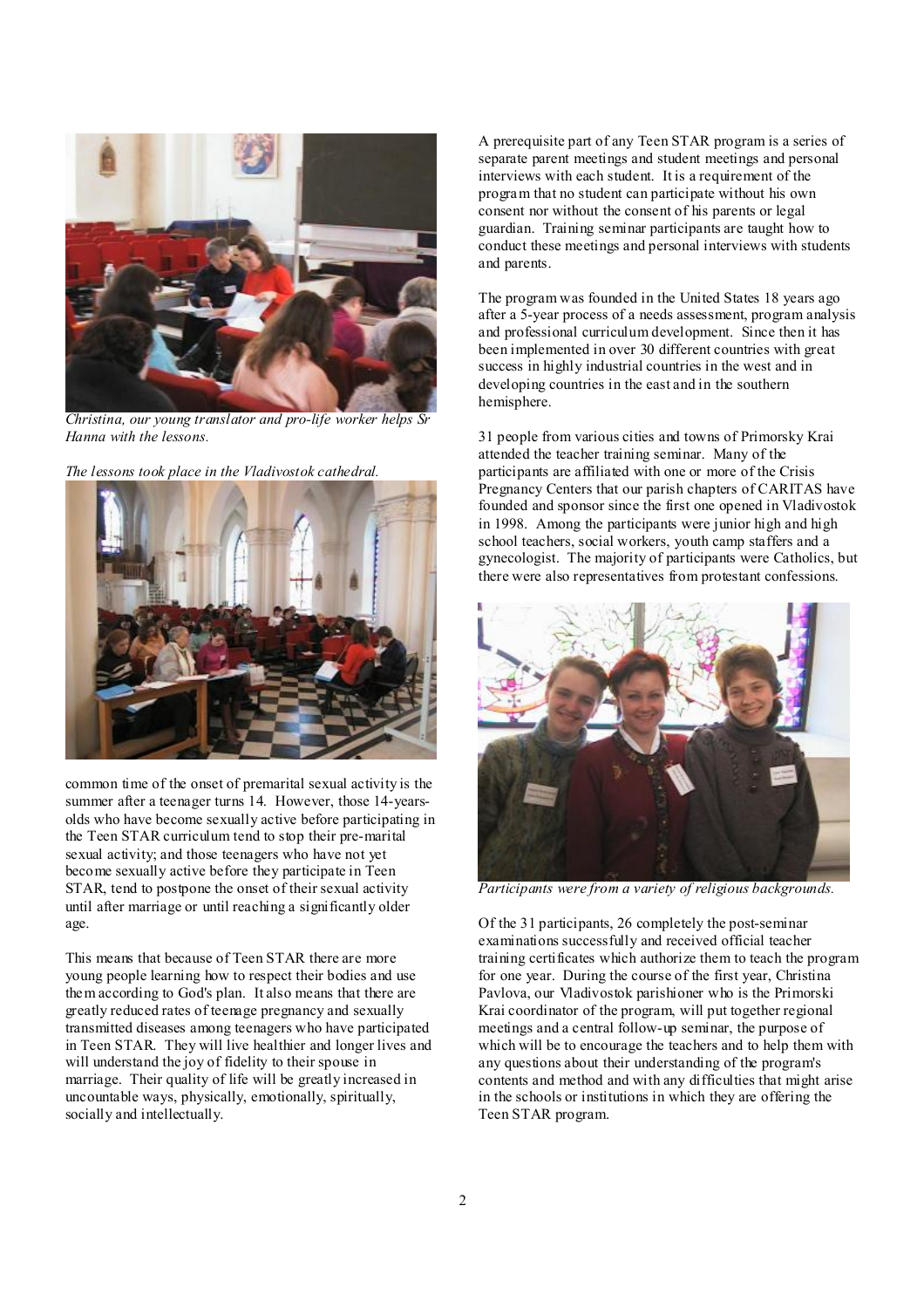

*Group photo to complete the conference.* 

Since the beginning of the training seminar the Teen STAR program information has caused a strong and overwhelmingly positive reaction on the part of the participants and others who did not attend the seminar but who have come to learn about the program from those were lucky enough to be there. Participants have told this author all of the following comments:

"This material is the most important material that we can pass on to our young people."

"Where was access to this knowledge when I was 20 (or 10 or 30) years younger?!"

"This will make an immense and positive difference in how our young people will understand the gift of their sexuality and how to use it wisely to live happy and healthy lives." "The is the best seminar that I have ever attended."

Not only the program, but also the presenter, Sister Hanna, made a huge and positive impact on the participants. Most people thought she was at least 20 years younger than she turned out to be. Everyone commented on her kindness and serenity, on the depth of her scientific and spiritual knowledge, and on her ability to teach such important material clearly to people, some of whom had no previous scientific background for it.

Now, if local coordinator Christina can succeed in keeping up the interest of the accredited teachers so that they can faithfully and clearly pass on the information and values of Teen STAR, it is certain that this program will flourish, becoming a great source of healing and strength for hundreds or even thousands of people who may not have any other chance to learn the whole truth of sexual morality and to receive the information that can help them to live healthy, wholesome and chaste lives in whatever vocation the Lord may call them to as adults.

## **Remember "Mary Mother of God Mission Society" in your will.**

## **How to Communicate with Us**

#### **Office in Russia:**

**Phone:** (011-7)-4232-26-96-14 **FAX:** (011-7)-4232-26-96-16 **E-mail:** [myron@catholic.vladivostok.ru](mailto:myron@catholic.vladivostok.ru) [daniel@catholic.vladivostok.ru](mailto:daniel@catholic.vladivostok.ru) [CARITAS@mail.primorye.ru](mailto:CARITAS@mail.primorye.ru) **Internet:** Russian language: <http://www.catholic.vladivostok.ru>

Please do **not** send any **donations** of any kind directly to Russia. For donation information, see below.

**Letters** without donations can be sent to: Most Holy Mother of God Catholic Parish Volodarskovo 22 690001 Vladivostok RUSSIA

#### **Office in America:**

**Phone and FAX:** (651)227-0208 and (651)690-5139 **E-mail:** [usoffice@vladmission.org](mailto:usoffice@vladmission.org) **Internet:** English language: <http://www.vladmission.org>

**Donations** of money and **letters** should be sent to: Mary Mother of God Mission Society 1854 Jefferson Ave St Paul MN 55105-1662

Or you can donate from your credit card through our web site. Your donations are tax-deductible. You will receive any required receipt for IRS tax purposes by return mail.

**Donations** in kind. If you have items that you think we can use, please contact Mrs Sandra Sonnen at the Mission Office in St Paul giving a complete list of items.

**Vladivostok Sunrise** Edited and Produced in Russia by V Rev Myron Effing, C.J.D. Printed by the Sisters of St Peter Claver, St Paul, Minnesota. Assembled for mailing by Nativity Parish, St Paul, Minnesota. Mailed by Mary Mother of God Mission Society, St Paul, Minnesota. Authors are noted if other than the editor. A full color version of the *Sunrise* is available at <http://www.vladmission.org>

#### *News Notes continued from Page 7.*

City social service agency to attend on Sundays in order to see how the children are in need. We are hoping to start a Scout trip among these children who so lack for parental attention and normal educational experiences in life. Their families live in one-room apartments, so they feel they are underfoot and spend most of their time on the streets. After the feed, the parish shows the children's comic series "Superbook" which is a retelling of Bible stories for children. The television and video machine were provided by a grant from Our Sunday Visitor.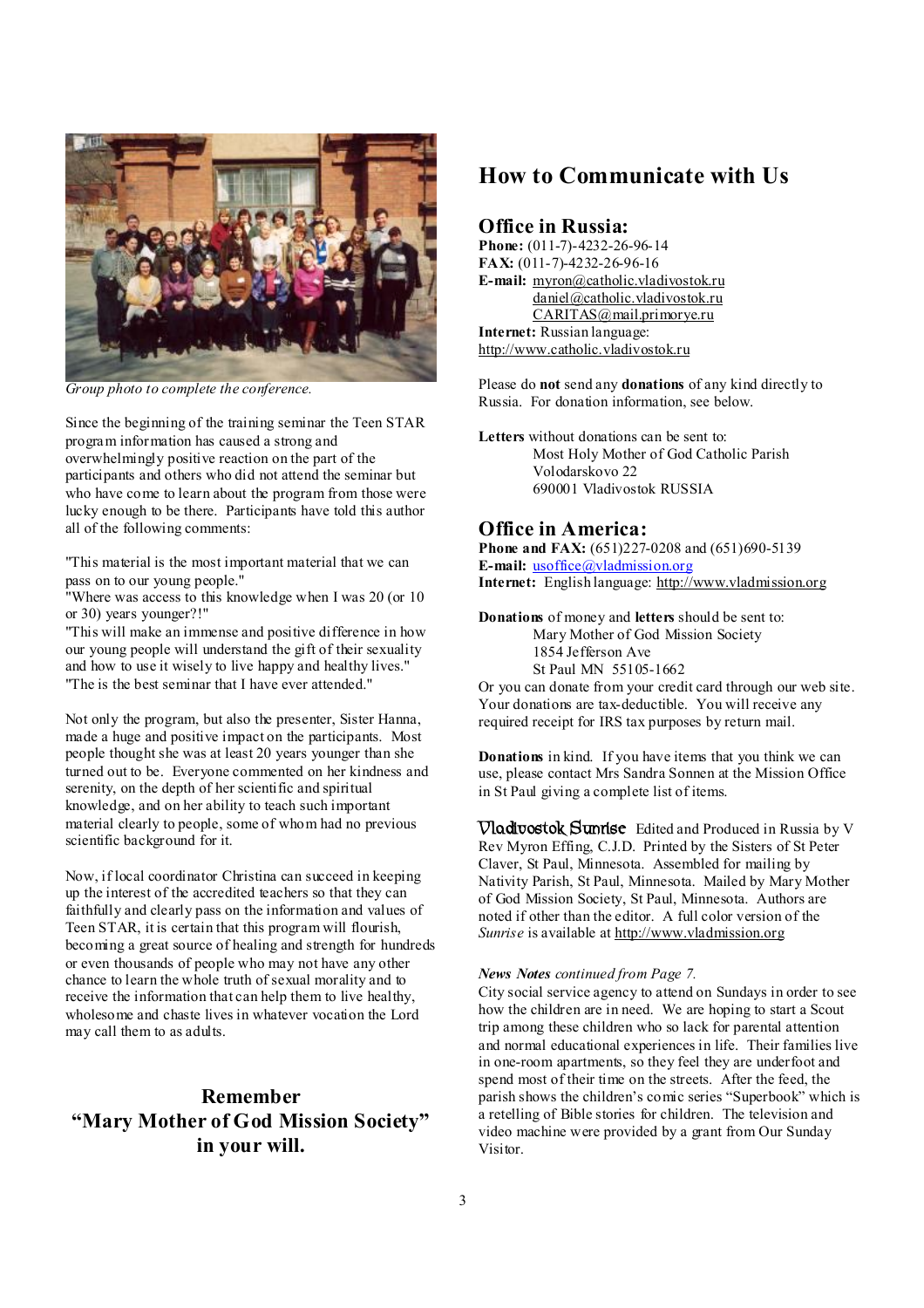

*The banner from St Joseph's in Modesto, California adorns the back wall of the chapel.* 

*Parish organist Olga Zotova and soloist Roma Komov added a meditation to mass.* 





*After the Mass of Blessing parishioners had tea.* 

Suddenly the neighboring apartment became available, too. So we quickly purchased it in order to expand the space for St Joseph's. The new area gives a kitchen and two meeting rooms. Already AA and the Scouts are using it. Parish teas can be held there also. The Koch Foundation provided half the funds for the new space, the rest being also a mortgage.

We are hoping to unite the two apartments with a new common entrance. There are no funds for this at the present time. A Women's Support Center with a hotline to the whole city continues to operate at St Joseph's.

*Group picture after mass. Fr Valerie, who was in charge of transforming the apartment into a chapel is left of Fr Daniel.* 

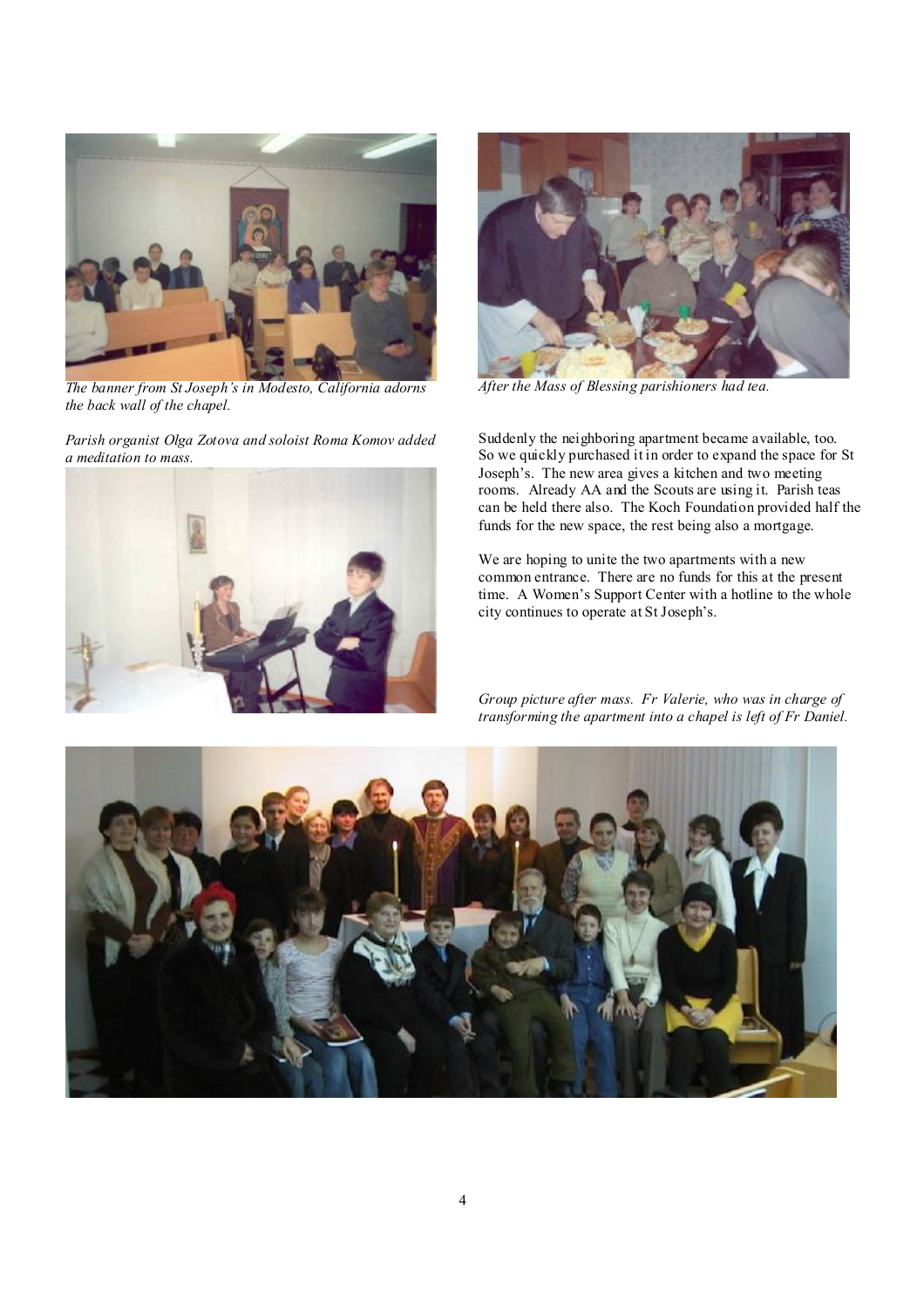Our Benefactors…

## **St Joseph's Parish in Modesto, California**

Just some pictures to show St Joseph's sister parish and their work on behalf of their Russian parish.



*Fr Joseph Illo, r, is pastor. We are expecting him and some California parishioners to visit Vladivostok this summer.* 

*You have to be a professional when you work for the mission!*



*Parish hall ready for a charity dinner.* 





*Modesto parish Mission Committee met with Fr Myron in 2002.* 

*Slave labor for a good cause.* 





*The Sister Parish banner from Russia hangs in the entry of the church.*

I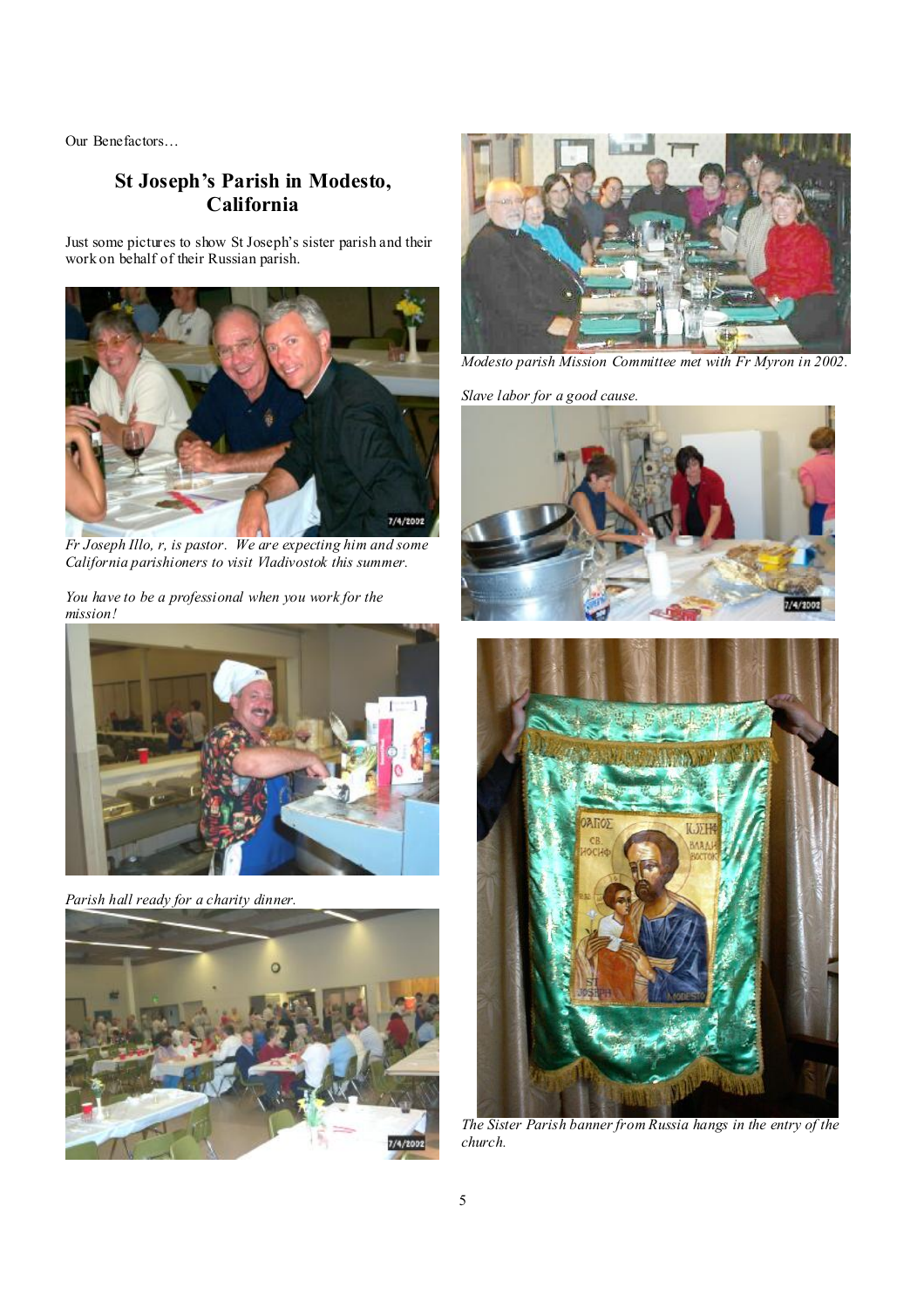## **News Notes**

*by V Rev Myron Effing, C.J.D.*

• Father Valerie, the Orthodox priest who has been helping me with construction at St Joseph's Parish in Second River, called me to say that he has some ideas about how we can start the Boy Scouts here. We really need to work with the boys, so many of whom do not have fathers or older brothers at home, and who never meet a man teacher in school because there are almost no men teachers in schools. While I was in Evansville, Indiana, I visited with the Buffalo Trace Council of the Boy Scouts, and they also gave me many good ideas of how to start. I was staying at Sacred Heart Parish in Evansville, and the Scouts there just set up their Christmas tree sales. I watched all the goings on which also gave me ideas for Russia. Before the Russian Revolution we had the Sea Scouts in our parish here, so beginning the Scouts will still be part of the restoration of what was, rather than the beginning of something new. My problem is that I have never been a scout myself, so I'm not sure how to proceed.

• We are planning our summer activities, and perhaps some of our benefactors would like to join us for these events:

1. Pilgrimage on Foot from Nativity Parish in Ussurisk to Annunciation Parish in Arsenyev June 27-July 6.

2. Pilgrimage by Bicycle from Slivovsky House in Sod-Gorod (Vladivostok) to Visitation Parish in Lesozovodsk July 10-18.

3. Annual Far Eastern Catholic Youth Conference at Slivovsky House in Sod-Gorod (suburb of Vladivostok) July 20-26.

4. Children's Camp at Slivovsky House in Sod-Gorod including the Feast of the Assumption August  $7 - 16$ .

You can get more details by contacting our Stateside office. See "How to Communicate With Us", page 3.

• On February 8 Alcoholics Anonymous celebrated ten years in Vladivostok. The event included an open meeting, and then a party here in our church social hall. Gradually the movement is gaining members and spreading to other cities of our state. We have tried to help lay the groundwork with our more than 90 lectures in the various schools of our state about "The Theory of Alcoholism", in which, maybe for the first time, Russian students hear that alcoholism is a disease that has symptoms, early warning signs, and methods of treatment, among which the most successful is AA. We are still helping AA to battle to receive a building to be used as a 12-step rehabilitation center on Russian Island. So far the building is still empty and available, but the government is out to lunch.

• The date sort of went unnoticed, but the last issue of the *Sunrise* was Number 50! Looking back I'd like to say thank you to those brave volunteers who have made it possible, from Julie and Rob Flynn in Washington State who singlehandedly printed and mailed earlier additions, to the great group of volunteers at Nativity Parish in St Paul, Minnesota, who continue to send you the *Sunrise* today. Thanks also to the authors, especially Fr Dan who does a wonderful job of writing about our lives here in Russia. Sometimes people think that the *Sunrise* looks old-fashioned, that the print is too small, that we could be more "snazzy", but I keep thinking that our benefactors need information and pictures most of all. Too bad that the photos still have to be  $B\&w$ , but you can view the *Sunrise* in full color on the internet: [www.vladmission.org](http://www.vladmission.org)

*Nativity parishioners who assemble this newsletter. It take two full days every other month. Thanks, volunteers!* 



• On Thurday, March 22, we had a very nice meeting with Catholics United for the Faith of Tucson, Arizona. We were able to view the video and report on the progress of the translation of the "Faith and Life" Series of catechisms from Ignatius Press which was originally produced by CUF. We also had a meeting with our old friends of CUF-Phoenix, but I forgot to take a picture!

*Tucson CUF with Fr Elmer Torborg, 4th from right who represents our mission in Arizona.* 



• Gradually the last of the stained glass windows from our "Windows Project" are being completed. Here is the plan for the Crucifixion Window in the small chapel.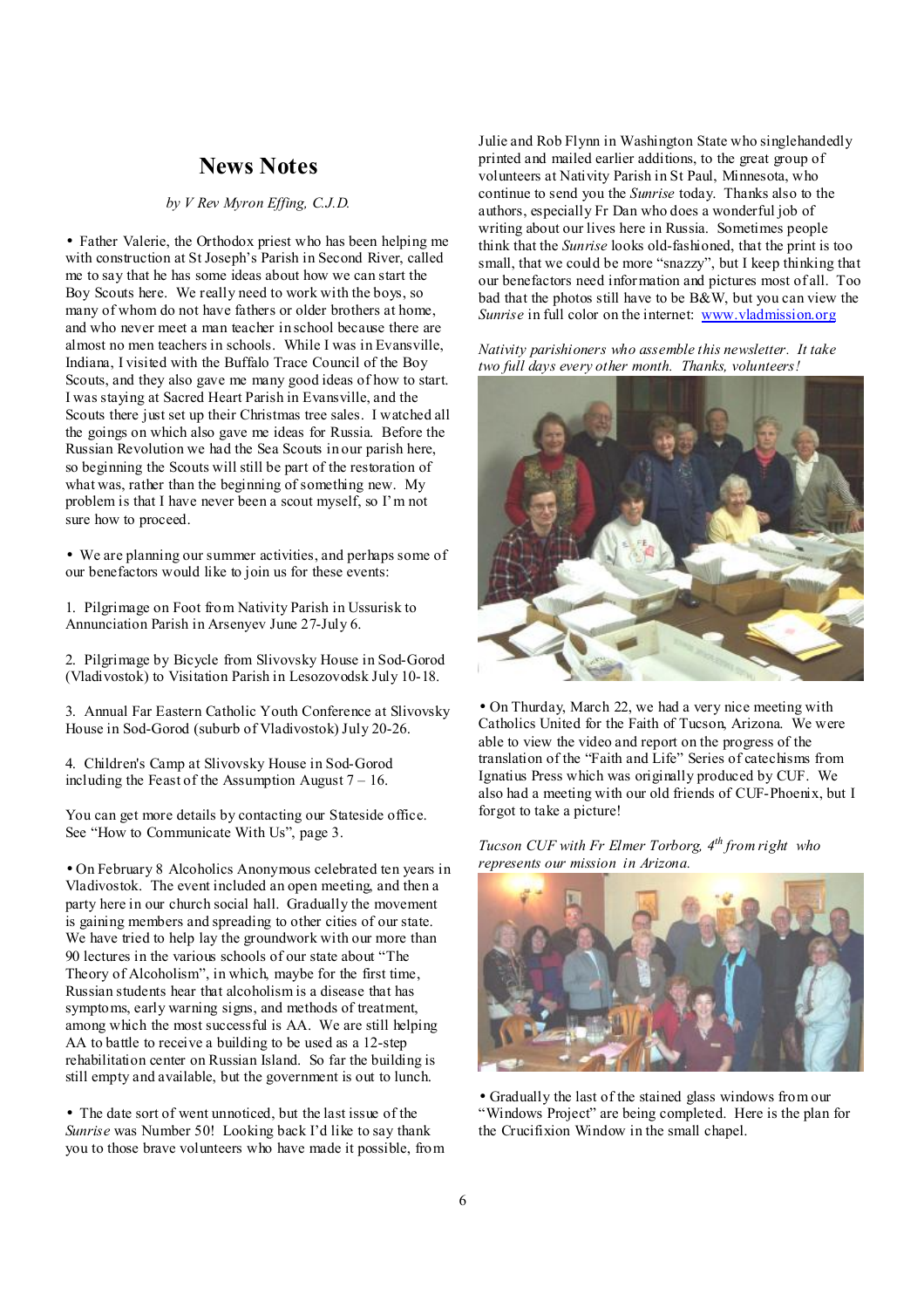

• In Russia, shocking percentages dealing with abortion and birthrate: According to Vladimir Kulakov, head of the Scientific Center for Ob and Gyn, the nation's leading gynecologist, the story on pregnancy outcome at this time is as follows: 10% are lost in miscarriage, 30% go to term and deliver a child, and 60% are killed by abortion. [\(http://www.lifeissues.net](http://www.lifeissues.net), Number 145)

• We were surprised on Holy Thursday by the announcement in Rome that the Holy Father decided to give the Diocese of St Joseph in Irkutsk a new bishop: Bishop Cyril Klimovich, who replaces Bishop Jersy Mazur as our bishop. Bishop Cyril was formerly the assistant bishop to Cardinal Swiontek in Minsk-Mohilev, Belorus. We do not know when the new bishop will formally take his cathedra.



*Our new bishop Cyril Klimovich* 

• At last and after a long effort our archivist Miroslava Igorevna Efimova has completed her booklet about Bishop Slivovsky. The first 500 copies will roll off the presses during the first week of May. We are hoping we can do a translation

and make it available in English, too. Congratulations, Miroslava! I promised her a bottle of champagne when I have the first copy in my hands!

• Congratulations to the Parish of the Nativity in Ussurisk on the blessing of their new parish center including a new chapel. The blessing was held on April 27, Fr Myron as Dean of the Vladivostok Deanery officiated. Fr Christian Lobanovky, O.F.M. who is pastor was pleased to see about 150 people who attended the blessing, including many of his Franciscan brothers from Korea and Siberia. Also in attendance was the provincial superior of the Sisters of St Paul of Chartres, Sister Sophia from Seoul, as well as a representative of the City administration. After the mass there was a picnic for all. The new chapel is on the North end of the city where there will be room for future expansion, including, some day, a real church.



*Nativity Parish's new building in Ussurisk.*

*Pastor Fr Lobanovsky in the parish chapel.* 



• Parishioners in Visitation Parish in Lesozovodsk have begun to feed children from the surrounding apartment buildings every Sunday after mass. About 30 hungry children come for a dinner of spicey noodles, a sweet roll, a piece of fruit, and a cup of tea. Naturally we'd like to expand the menu, but we don't have a license to cook. All the children are undernourished and many suffer from dental problems, and from infections. Their parents are often alcoholics, or simply don't have money to feed their children. We've invited the

*[New Notes continue on Page 3.]*